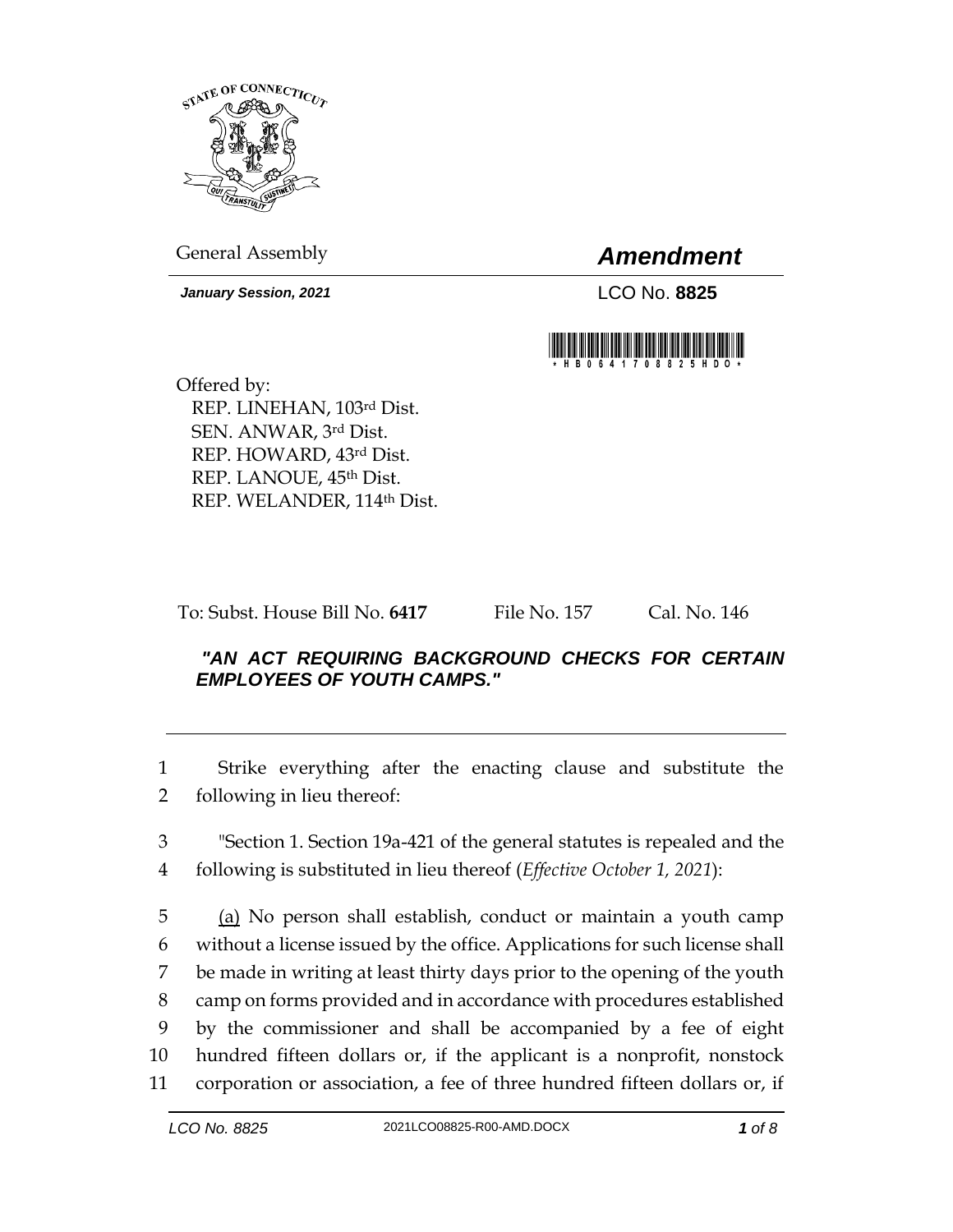the applicant is a day camp affiliated with a nonprofit organization, for no more than five days duration and for which labor and materials are donated, no fee. All such licenses shall be valid for a period of one year from the date of issuance unless surrendered for cancellation or suspended or revoked by the commissioner for violation of this chapter or any regulations adopted under section 19a-428 and shall be renewable upon payment of an eight-hundred-fifteen-dollar license fee or, if the licensee is a nonprofit, nonstock corporation or association, a three-hundred-fifteen-dollar license fee or, if the applicant is a day camp affiliated with a nonprofit organization, for no more than five days duration and for which labor and materials are donated, no fee.

 (b) On and after October 1, 2022, any licensee shall require any prospective employee eighteen years of age or older, who is applying for a position at a youth camp that requires the provision of care to a child or involves unsupervised access to a child, to submit to a comprehensive background check. The background check shall include, but not be limited to, a (1) (A) criminal history records check conducted (i) in accordance with section 29-17a, or (ii) by searching the electronic criminal record system maintained on the Internet web site of the Judicial Department for convictions matching the prospective employee's name and date of birth, (B) state child abuse registry established pursuant to section 17a-101k, (C) registry established and maintained pursuant to section 54-257, and (D) National Sex Offender Registry Public Website maintained by the United States Department of Justice, or (2) check by a third-party provider of national criminal history record checks that is conducted through a centralized database utilizing the prospective employee's fingerprints, provided such provider appears on a list of such providers published on the Internet web site of the Office of Early Childhood. Prior to each check of the state child abuse registry conducted pursuant to this subsection, a licensee shall submit to the office an authorization for the release of personal information signed by the prospective employee, on a form prescribed by the office, and the office shall submit such authorization to the 45 Department of Children and Families. Any prospective employee who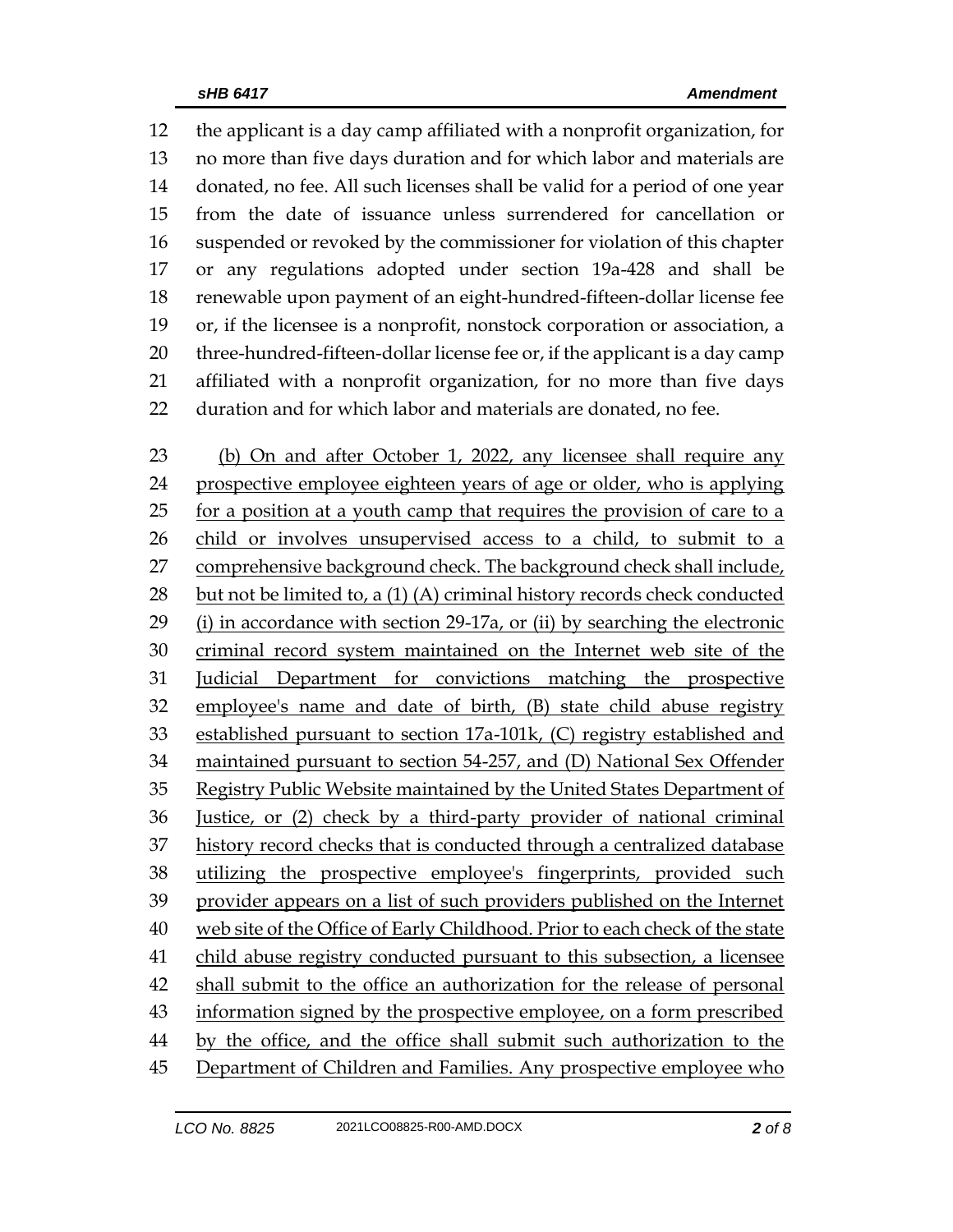| 46 | holds a J-1 visa, H-1B visa or R-1 visa issued by the United States          |  |  |
|----|------------------------------------------------------------------------------|--|--|
| 47 | Department of State shall not be required to submit to a background          |  |  |
| 48 | check under this section.                                                    |  |  |
| 49 | (c) Pending completion of all comprehensive background check                 |  |  |
| 50 | components described in subsection (b) of this section, a prospective        |  |  |
| 51 | employee may begin work on a provisional basis, provided such                |  |  |
| 52 | prospective employee is supervised at all times by an employee who           |  |  |
| 53 | was subjected to a comprehensive background check described in               |  |  |
| 54 | subsection (b) of this section within the past five years.                   |  |  |
| 55 | (d) Each licensee shall require any employee of a youth camp holding         |  |  |
| 56 | a position that requires the provision of care to a child or involves        |  |  |
| 57 | unsupervised access to a child to submit to a comprehensive                  |  |  |
| 58 | background check described in subsection (b) of this section not later       |  |  |
| 59 | than five years after the date such employee was hired, and at least once    |  |  |
| 60 | every five years thereafter. Nothing in this section prohibits a licensee    |  |  |
| 61 | from requiring any such employee to submit to a comprehensive                |  |  |
| 62 | background check more than once during a five-year period.                   |  |  |
| 63 | (e) The Commissioner of Early Childhood shall have the discretion to         |  |  |
| 64 | refuse to license under sections 19a-420 to 19a-429, inclusive, a person     |  |  |
| 65 | to establish, conduct or maintain a youth camp, as described in section      |  |  |
| 66 | 19a-420, or to suspend or revoke the license or take any other action set    |  |  |
| 67 | forth in any regulation adopted pursuant to section 19a-428 if, the          |  |  |
| 68 | person who establishes, conducts or maintains such youth camp or a           |  |  |
| 69 | person employed therein in a position connected with the provision of        |  |  |
| 70 | care to a child or involving unsupervised access to a child, has been        |  |  |
| 71 | convicted in this state or any other state of a felony as defined in section |  |  |
| 72 | 53a-25 involving the use, attempted use or threatened use of physical        |  |  |
| 73 | force against another person, of cruelty to persons under section 53-20,     |  |  |
| 74 | injury or risk of injury to or impairing morals of children under section    |  |  |
| 75 | 53-21, abandonment of children under the age of six years under section      |  |  |
| 76 | 53-23, or any felony where the victim of the felony is a child under         |  |  |
| 77 | eighteen years of age, or of a violation of section 53a-70b of the general   |  |  |
| 78 | statutes, revision of 1958, revised to January 1, 2019, 53a-70, 53a-70a,     |  |  |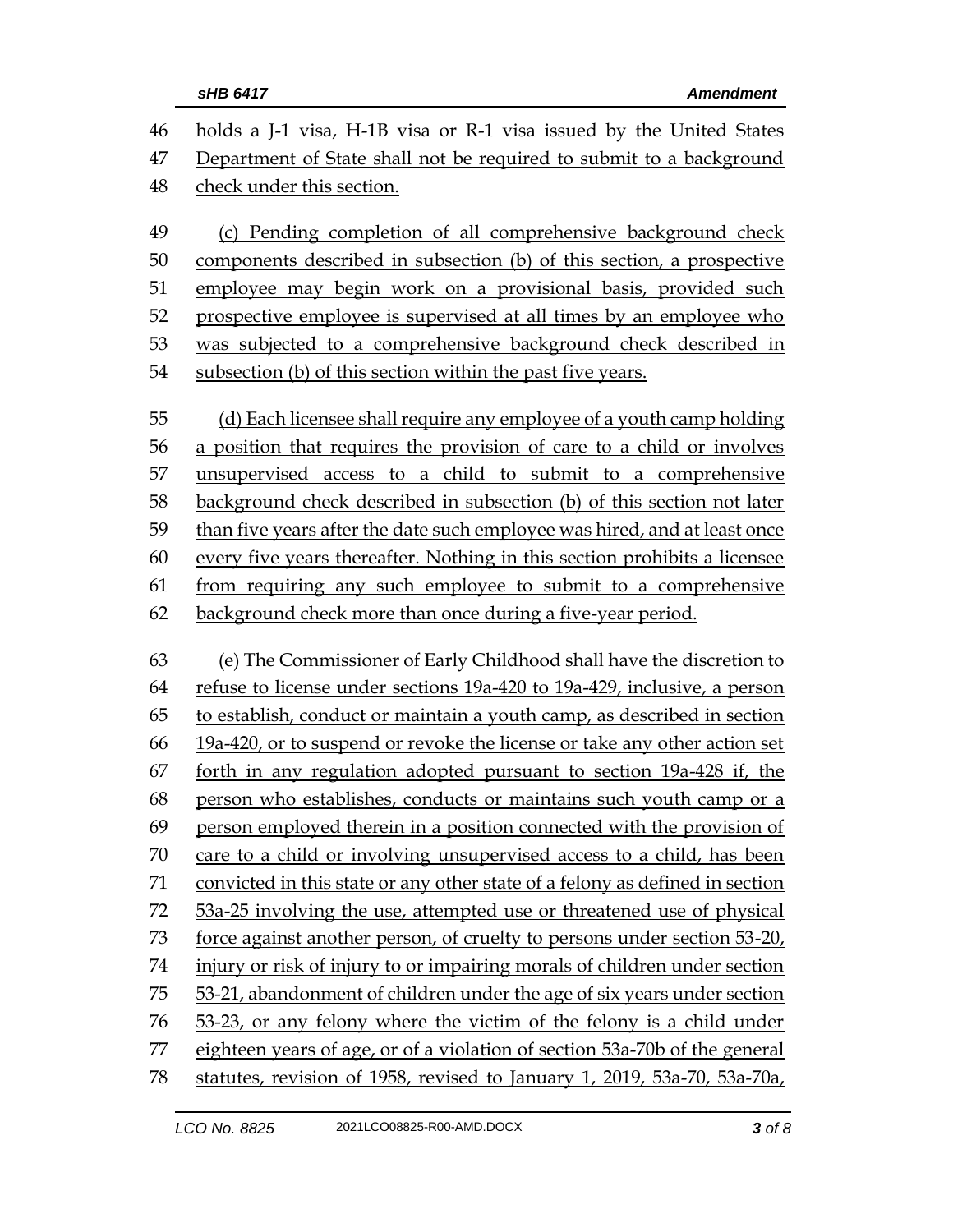| 79  | 53a-71, 53a-72a, 53a-72b or 53a-73a, or has a criminal record in this state   |  |  |
|-----|-------------------------------------------------------------------------------|--|--|
| 80  | or any other state that the commissioner reasonably believes renders the      |  |  |
| 81  | person unsuitable to establish, conduct or maintain or be employed by         |  |  |
| 82  | a youth camp. However, no refusal of a license shall be rendered except       |  |  |
| 83  | in accordance with the provisions of sections 46a-79 to 46a-81, inclusive.    |  |  |
|     |                                                                               |  |  |
| 84  | (f) Any person who is licensed to establish, operate or maintain a            |  |  |
| 85  | youth camp shall notify the Commissioner of Early Childhood if such           |  |  |
| 86  | licensee or any person employed by such youth camp is convicted of a          |  |  |
| 87  | crime listed in subsection (e) of this section, if such licensee or person    |  |  |
| 88  | employed by such youth camp is employed in a position connected with          |  |  |
| 89  | the provision of care to a child or involving unsupervised access to a        |  |  |
| 90  | child, immediately upon obtaining knowledge of the conviction. Failure        |  |  |
| 91  | to comply with the notification requirement may result in the                 |  |  |
| 92  | suspension or revocation of the license or the imposition of any action       |  |  |
| 93  | set forth in regulation, and shall subject the licensee to a civil penalty of |  |  |
| 94  | not more than one hundred dollars per day for each day after the              |  |  |
| 95  | licensee obtained knowledge of the conviction, provided such civil            |  |  |
| 96  | penalty shall not exceed the aggregate sum of four thousand five              |  |  |
| 97  | hundred dollars.                                                              |  |  |
|     |                                                                               |  |  |
| 98  | (g) Each licensee shall maintain, and make available for inspection           |  |  |
| 99  | upon request of the Office of Early Childhood, any documentation              |  |  |
| 100 | associated with a comprehensive background check described in                 |  |  |
| 101 | subsection (b) of this section, for a period of not less than five years from |  |  |
| 102 | the date of (1) completion of such background check, if the subject of the    |  |  |
| 103 | comprehensive background check was not hired by the licensee, or (2)          |  |  |
| 104 | separation from employment, if the subject of the comprehensive               |  |  |
| 105 | background check was hired by the licensee.                                   |  |  |
|     |                                                                               |  |  |
| 106 | Sec. 2. Section 21a-432 of the general statutes is repealed and the           |  |  |
| 107 | following is substituted in lieu thereof (Effective October 1, 2021):         |  |  |
| 108 | (a) For purposes of this section:                                             |  |  |
| 109 | (1) "Youth athletic activity" means an organized athletic activity            |  |  |
| 110 | involving participants of not less than seven years of age, except as         |  |  |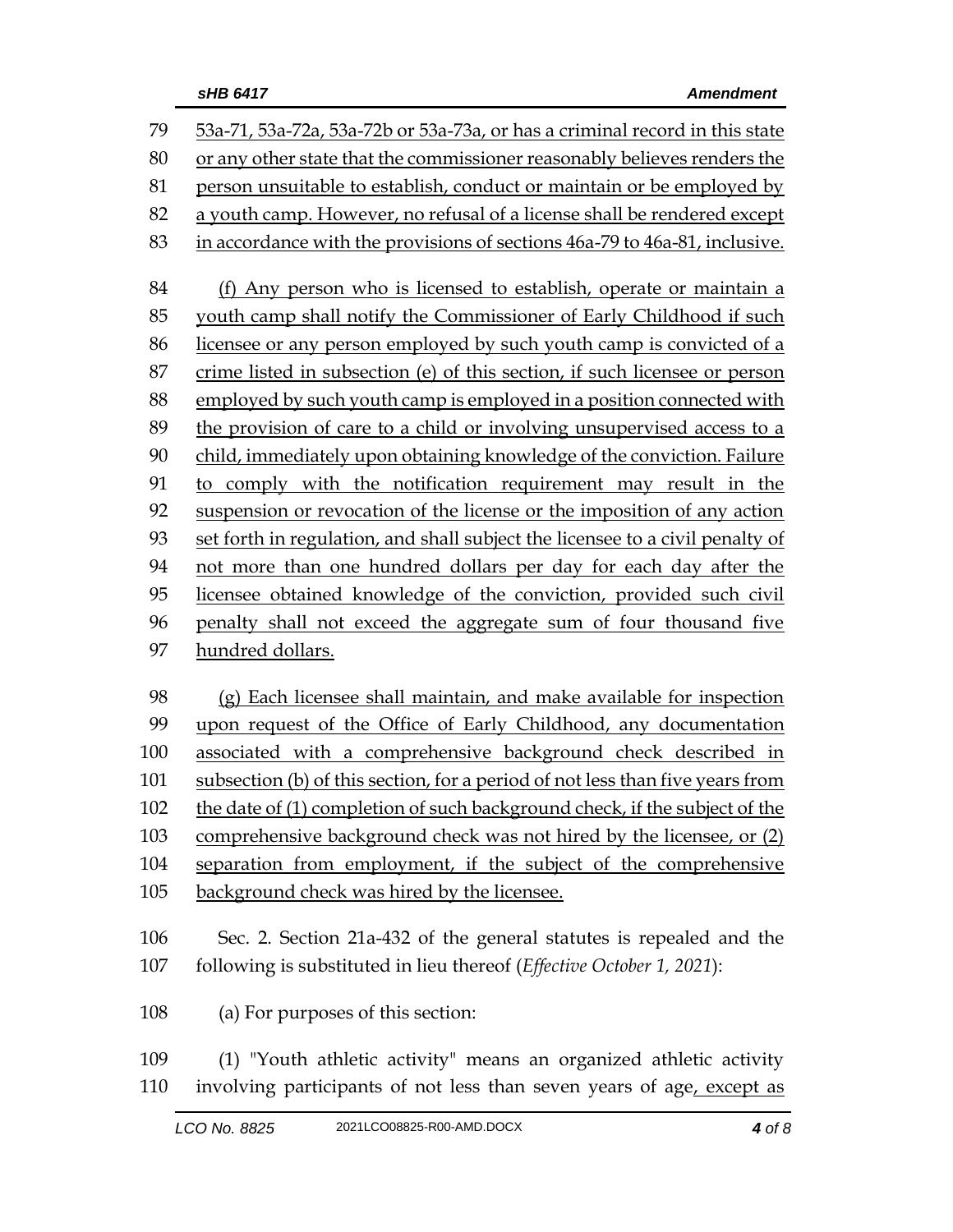provided in subsections (d) to (f), inclusive, of this section, and not more than nineteen years of age, who (A) (i) engage in an organized athletic game or competition against another team, club or entity or in practice or preparation for an organized game or competition against another team, club or entity, or (ii) attend an organized athletic camp or clinic the purpose of which is to train, instruct or prepare such participants to engage in an organized athletic game or competition, and (B) (i) pay a fee to participate in such organized athletic game or competition or attend such camp or clinic, or (ii) whose cost to participate in such athletic game or competition or attend such camp or clinic is sponsored by a municipality, business or nonprofit organization. "Youth athletic activity" does not include any college or university athletic activity, or an athletic activity that is incidental to a nonathletic program or lesson; and

 (2) "Operator" means any municipality, business or nonprofit organization that conducts, coordinates, organizes or otherwise oversees any youth athletic activity but shall not include any municipality, business or nonprofit organization solely providing access to, or use of, any field, court or other recreational area, whether for compensation or not.

 (b) Not later than January 1, 2016, and annually thereafter, each operator of a youth athletic activity shall make available a written or electronic statement regarding concussions to each youth athlete and a parent or legal guardian of each youth athlete participating in the youth athletic activity. Such written or electronic statement shall be made available upon registration of each youth athlete and shall be consistent with the most recent information provided by the National Centers for Disease Control and Prevention regarding concussions. Such written or electronic statement shall include educational content addressing, at a minimum: (1) The recognition of signs or symptoms of a concussion, (2) 141 the means of obtaining proper medical treatment for a person suspected of sustaining a concussion, (3) the nature and risks of concussions, including the danger of continuing to engage in youth athletic activity after sustaining a concussion, and (4) the proper procedures for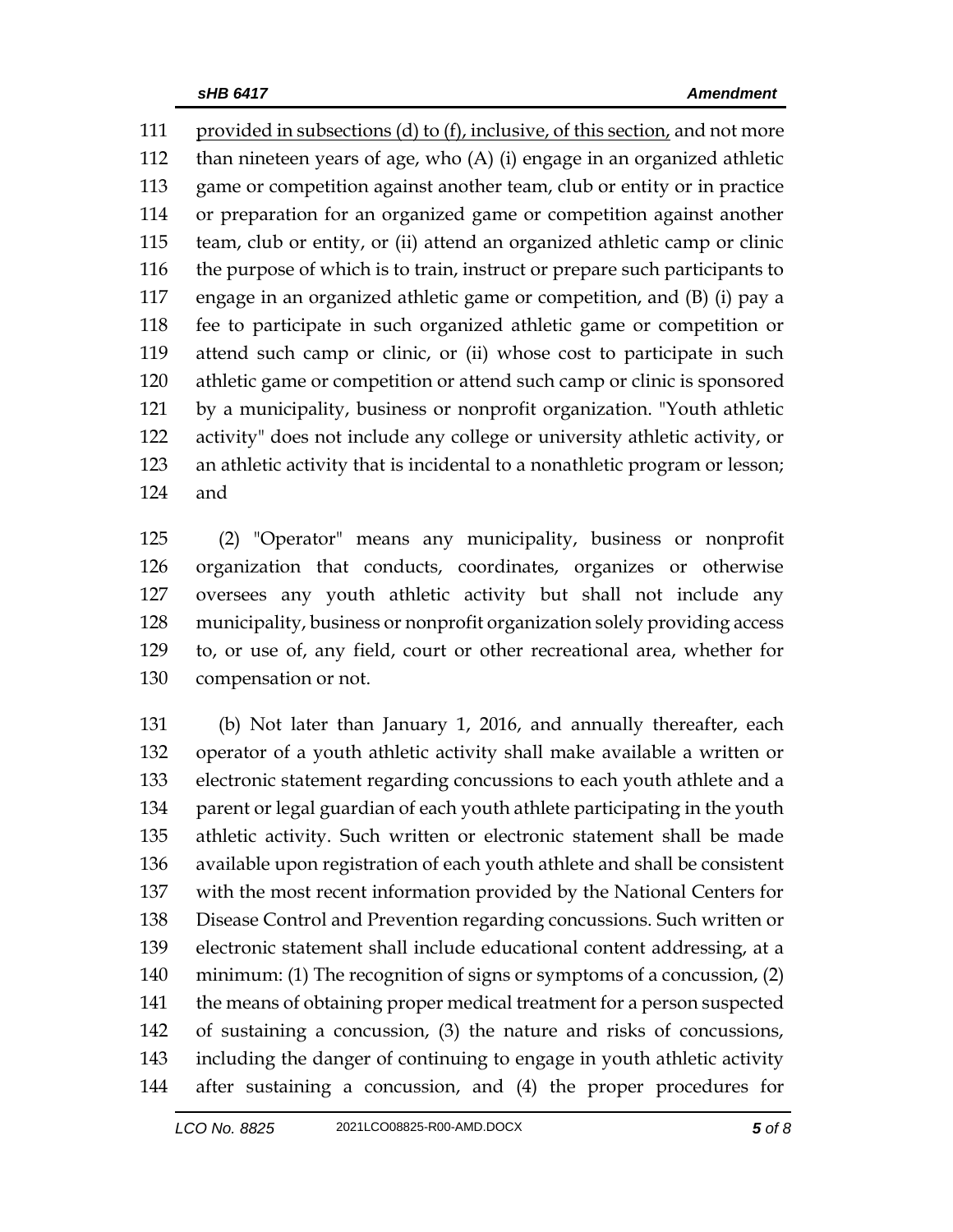| 145 | allowing a youth athlete who has sustained a concussion to return to         |
|-----|------------------------------------------------------------------------------|
| 146 | athletic activity.                                                           |
| 147 | (c) No operator, or designee of such operator, shall be subject to civil     |
| 148 | liability for failing to make available the written or electronic statement  |
| 149 | regarding concussions pursuant to subsection (b) of this section.            |
| 150 | (d) Notwithstanding the provisions of subsection (a) of this section,        |
| 151 | for purposes of this subsection and subsections (e) and (f) of this section, |
| 152 | youth athletic activity also includes an organized athletic activity         |
| 153 | involving participants less than seven years of age. On and after October    |
| 154 | 1, 2022, an operator shall require any prospective employee or               |
| 155 | volunteer, except as provided in subsection (f) of this section, who is      |
| 156 | eighteen years of age or older and applying for a position as a coach or     |
| 157 | instructor of a youth athletic activity or as an athletic trainer, licensed  |
| 158 | under chapter 375a, to submit to a comprehensive background check.           |
| 159 | The background check shall include, but not be limited to, a (1) (A)         |
| 160 | criminal history records check conducted (i) in accordance with section      |
| 161 | 29-17a, or (ii) by searching the electronic criminal record system           |
| 162 | maintained on the Internet web site of the Judicial Department for           |
| 163 | convictions matching the prospective employee's name and date of             |
| 164 | birth, (B) check of the state child abuse registry established pursuant to   |
| 165 | section 17a-101k, (C) check of the registry established and maintained       |
| 166 | pursuant to section 54-257, and (D) search of the National Sex Offender      |
| 167 | Registry Public Website maintained by the United States Department of        |
| 168 | Justice, or (2) check by a third-party provider of national criminal         |
| 169 | history record checks that is conducted in accordance with the national      |
| 170 | industry background check standards established by the United States         |
| 171 | Olympic and Paralympic Committee. For each check of the state child          |
| 172 | abuse registry conducted pursuant to this subsection, an operator shall      |
| 173 | submit to the Department of Children and Families an authorization for       |
| 174 | the release of personal information signed by the prospective employee       |
| 175 | or volunteer. The provisions of this subsection shall not apply to an        |
| 176 | athletic coach of intramural or interscholastic athletics who is employed    |
| 177 | by a local or regional board of education, provided such board satisfies     |
| 178 | the requirements relating to state and national criminal history records     |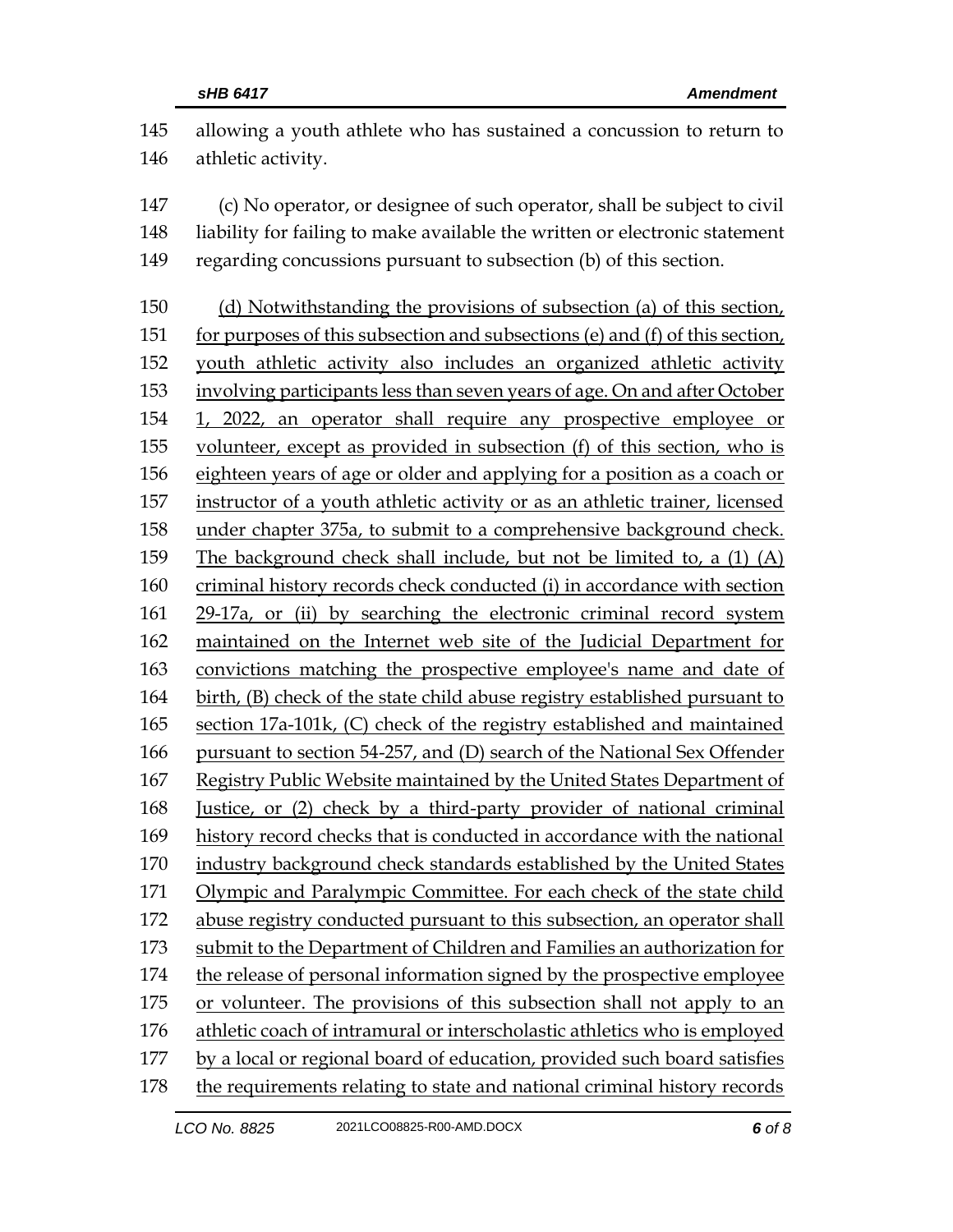| 179 | checks applicable to employees of such board pursuant to section 10-            |  |  |
|-----|---------------------------------------------------------------------------------|--|--|
| 180 | 221d. Pending completion of all background check components                     |  |  |
| 181 | described in this subsection, a prospective employee or volunteer may           |  |  |
| 182 | begin work on a provisional basis, provided such prospective employee           |  |  |
| 183 | or volunteer is supervised at all times by an employee or volunteer who         |  |  |
| 184 | was subjected to a background check described in this subsection within         |  |  |
| 185 | the previous five years.                                                        |  |  |
|     |                                                                                 |  |  |
| 186 | (e) The comprehensive background checks required pursuant to                    |  |  |
| 187 | subsection (d) of this section shall be conducted at least once every five      |  |  |
| 188 | years for each coach, instructor or athletic trainer employed by or             |  |  |
| 189 | volunteering for an operator.                                                   |  |  |
| 190 | (f) A person who is eighteen years of age or older and applies for a            |  |  |
| 191 | position as a coach, instructor or athletic trainer for a youth athletic        |  |  |
| 192 | activity in the state shall not be required to submit to such                   |  |  |
| 193 | comprehensive background checks if such person (1) is an employee or            |  |  |
| 194 | volunteer of an operator of a youth athletic activity in the state, or has      |  |  |
| 195 | not been separated from employment or volunteer position as a coach,            |  |  |
| 196 | instructor or athletic trainer for a youth athletic activity in the state for a |  |  |
| 197 | period of more than one hundred eighty days, and (2) has successfully           |  |  |
| 198 | completed such comprehensive background checks in the previous five             |  |  |
| 199 | years. Nothing in this section prohibits an operator from requiring that        |  |  |
| 200 | a person applying for a position as a coach, instructor or athletic trainer     |  |  |
| 201 | submit to comprehensive background checks more than once during a               |  |  |
| 202 | five-year period.                                                               |  |  |
|     |                                                                                 |  |  |
| 203 | (g) If the comprehensive background check conducted pursuant to                 |  |  |
| 204 | subsection (d) of this section results in a finding that a person who           |  |  |
| 205 | applied for a position as a coach, instructor or athletic trainer for a youth   |  |  |
| 206 | athletic activity has been convicted in this state or any other state of a      |  |  |
| 207 | felony as defined in section 53a-25 involving the use, attempted use or         |  |  |
| 208 | threatened use of physical force against another person, of cruelty to          |  |  |
| 209 | persons under section 53-20, injury or risk of injury to or impairing           |  |  |
| 210 | morals of children under section 53-21, abandonment of children under           |  |  |
| 211 | the age of six years under section 53-23, or any felony where the victim        |  |  |